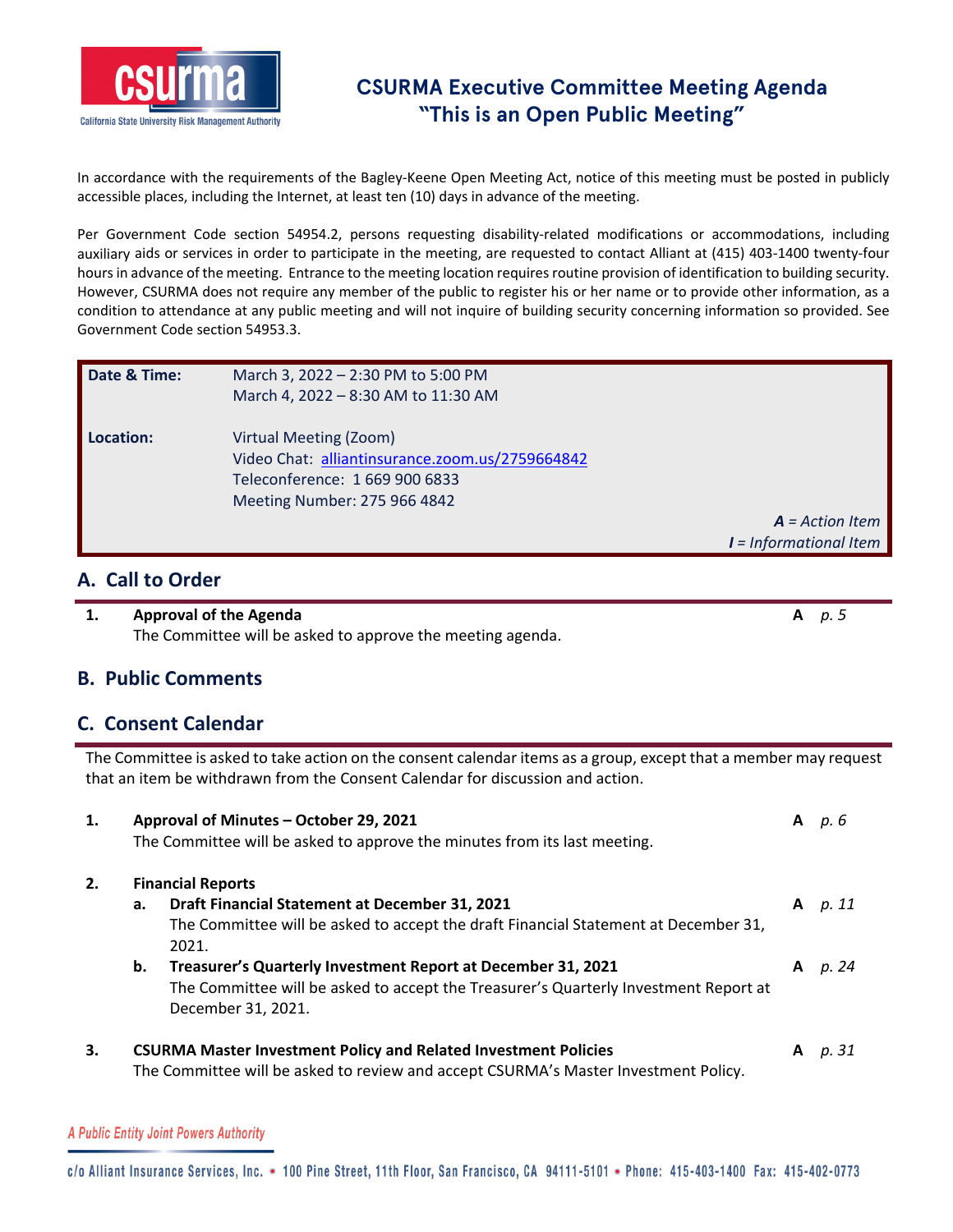

| 4. | Annual Review of the CSURMA's Data Security Policies<br>The Committee will be asked to review and accept the Data Security Policies of CSURMA.                                                                                                                                                                                                          |   | A $p.62$ |
|----|---------------------------------------------------------------------------------------------------------------------------------------------------------------------------------------------------------------------------------------------------------------------------------------------------------------------------------------------------------|---|----------|
| 5. | Annual Review of the Applicable CSU Policies within the Business and Finance Section of<br>the CSU Policy Library<br>The Committee will be asked to review the applicable sections and updates thereto of the<br>CSU Business and Finance Policies and approve Resolution No. 01-22 (EC) Resolution<br>Adopting Administrative Policies and Procedures. |   | A $p.65$ |
| 6. | <b>Chancellor's Office Services Budget Proposals for FY 22/23</b><br>The Committee will be asked to approve the Chancellor's Office Services budget proposals<br>for FY 22/23.                                                                                                                                                                          |   | A p. 74  |
|    | <b>D. General Administration</b>                                                                                                                                                                                                                                                                                                                        |   |          |
| 1. | FY 21/22 CSURMA Budget Variance Report at December 31, 2021<br>The Committee will be asked to review the FY 21/22 CSURMA Budget Variance Report at<br>December 31, 2021 providing direction to Staff as appropriate.                                                                                                                                    | A | р. 80    |
| 2. | FY 22/23 CSURMA Operating Budget<br>The Committee will be asked to review and recommend approval of the FY 22/23 budget to<br>the Board of Directors, with revisions as necessary.                                                                                                                                                                      | A | p. 97    |
| 3. | <b>Excess Insurance Renewal Report</b><br>The Committee will receive a verbal report on the Underwriters Meetings report and take<br>action as appropriate.                                                                                                                                                                                             | A | p. 136   |
| 4. | <b>Review of Even-Numbered CSURMA Policies and Procedures</b><br>The Committee will be asked to review the even-numbered policies and procedures taking<br>action or providing direction to Staff as appropriate.                                                                                                                                       | A | р. 139   |
| 5. | Appointment of 2022 Rating Plans Task Group<br>The Chair will be asked to appoint members to the 2022 Rating Plans Task Group to review<br>the campus rating plans.                                                                                                                                                                                     | A | p. 175   |
| 6. | <b>Executive Committee Nominations / Elections</b><br>The Committee will be asked to review the seats coming available and to take action to<br>appoint a Nominating Committee to propose a slate of candidates.                                                                                                                                        | A | p. 177   |
| 7. | <b>PRISM Workers' Compensation Renewal</b><br>The Committee will discuss and will be asked to take action to set the primary workers'<br>compensation rates through PRISM.                                                                                                                                                                              | A | p. 181   |

Ë

A Public Entity Joint Powers Authority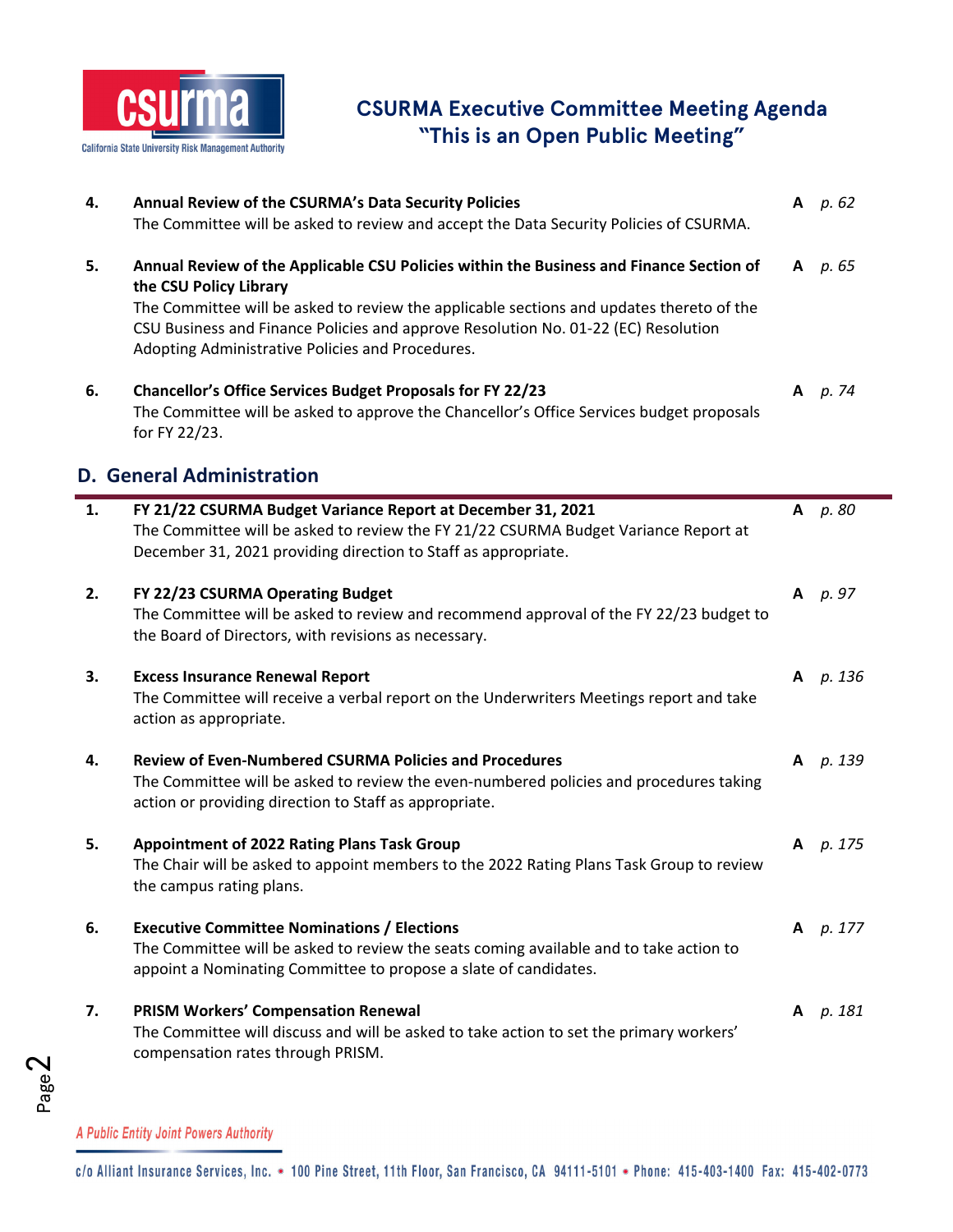

| 8. | CSURMA Renewal of Parametric Earthquake Insurance * TIME CERTAIN 3/4/22 @ 9AM *<br>The Committee will discuss the renewal and provide direction as appropriate.                                                                          | A | p. 183 |
|----|------------------------------------------------------------------------------------------------------------------------------------------------------------------------------------------------------------------------------------------|---|--------|
| 9. | Request to Evaluate Options for Capital Planning, Design & Construction's (CDPC's)<br><b>Seismic Fund for Major Capital Projects</b><br>The Committee will discuss a potential program and provide direction to Staff as<br>appropriate. | A | p.184  |
|    | <b>E. Standing Committee Reports</b>                                                                                                                                                                                                     |   |        |
| 1. | <b>AIME Program Update</b>                                                                                                                                                                                                               |   | p. 187 |
|    | The Committee will receive a verbal report of the AIME programs                                                                                                                                                                          |   |        |

## **F. Closed Session**

**Pursuant to Cal. Gov. Code Sec. 11126(e)(1) & 11126(f)(1) –** Action may be taken per Government Code Section 11126(e)(1) & 11126(f)(1). The matters below may be discussed. The Committee may take action or provide direction to Staff regarding the matters.

| 1.<br>2.<br>З.<br>4.<br>5.<br>6.<br>7. | Fisk, et al. (Class Action) v. CSU (SDSU)<br>COVID-19 Refund Class Action (Vakilzadeh v. CSU)<br>Shepler v. CSU<br>Student Athlete Government Claims (SJSU)<br>CSU v. SELF (AB 218 Funding)<br>Krug (Class Action) v. CSU<br>DiBella v. CSU (Humboldt) | A |        |
|----------------------------------------|--------------------------------------------------------------------------------------------------------------------------------------------------------------------------------------------------------------------------------------------------------|---|--------|
|                                        | <b>G. Long Range Action Planning Items</b>                                                                                                                                                                                                             |   |        |
| 1.                                     | Review of CSURMA FY 21/22 Long Range Action Plan<br>The Committee will be asked to review the current Long Range Action Plan.                                                                                                                          | A | p. 189 |
| 2.                                     | <b>Campus Risk Pools Funding Status</b><br>The Committee will be asked to review the Campus estimated pool layer funding exhibits<br>and taking action as it deems appropriate.                                                                        | A | p. 192 |
| 3.                                     | <b>Youth Protection Summit Workshop and Proposal</b><br>The Committee will be asked to discuss the Youth Protection Summit proposal, and if<br>appropriate to approve requested funding.                                                               | A | p. 199 |

A Public Entity Joint Powers Authority